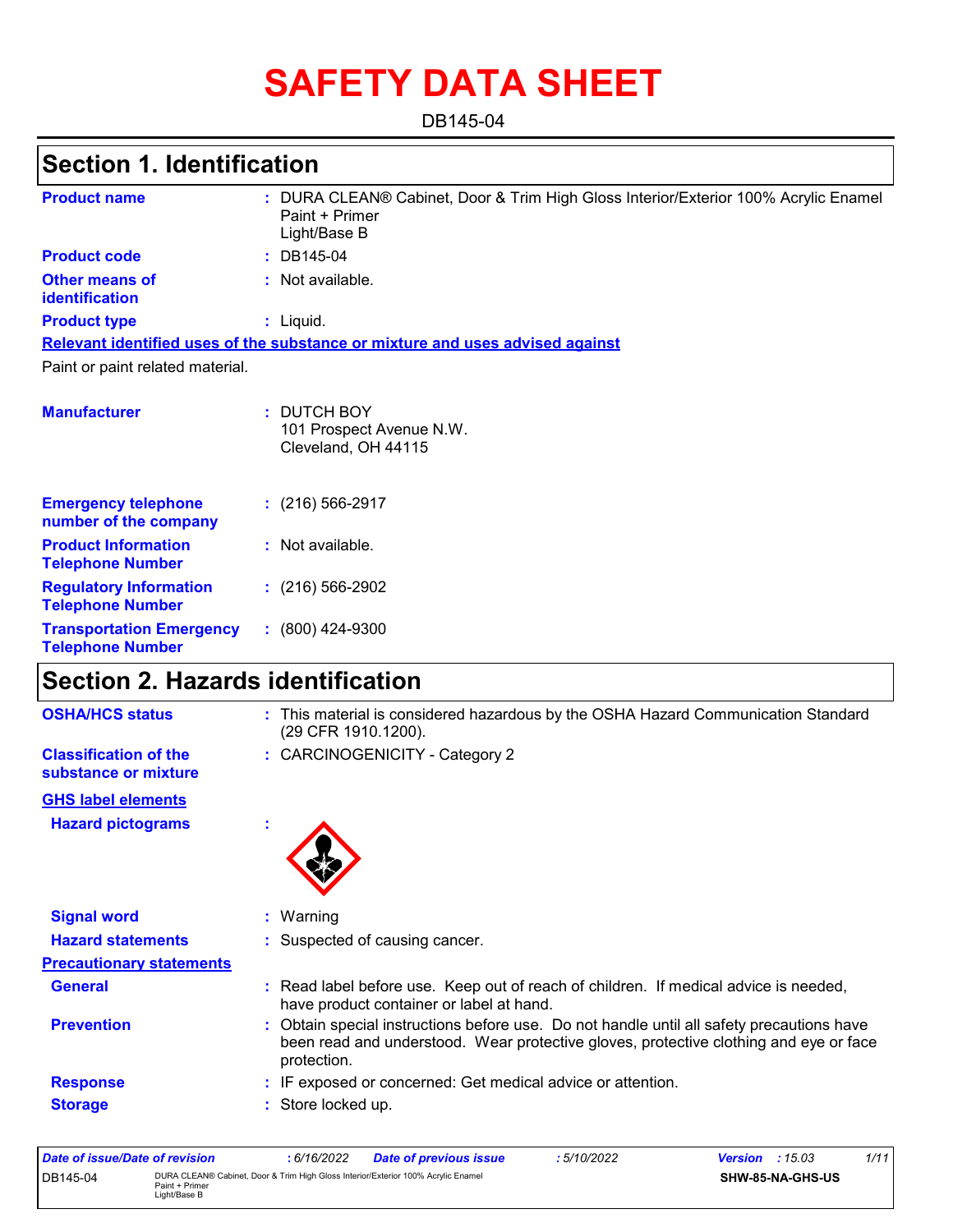## **Section 2. Hazards identification**

| <b>Disposal</b>                            | Dispose of contents and container in accordance with all local, regional, national and<br>international regulations.                            |
|--------------------------------------------|-------------------------------------------------------------------------------------------------------------------------------------------------|
| <b>Supplemental label</b><br>elements      | WARNING: This product contains chemicals known to the State of California to cause<br>cancer and birth defects or other reproductive harm.      |
|                                            | Please refer to the SDS for additional information. Keep out of reach of children. Do not<br>transfer contents to other containers for storage. |
| <b>Hazards not otherwise</b><br>classified | : None known.                                                                                                                                   |

## **Section 3. Composition/information on ingredients**

#### **Other means of identification :** Not available. **Substance/mixture :** Mixture

#### **CAS number/other identifiers**

| <b>Ingredient name</b> | % by weight | <b>CAS number</b> |
|------------------------|-------------|-------------------|
| Titanium Dioxide       | l≥10 - ≤25  | 13463-67-7        |

Any concentration shown as a range is to protect confidentiality or is due to batch variation.

**There are no additional ingredients present which, within the current knowledge of the supplier and in the concentrations applicable, are classified and hence require reporting in this section.**

**Occupational exposure limits, if available, are listed in Section 8.**

### **Section 4. First aid measures**

#### **Description of necessary first aid measures**

| <b>Eye contact</b>  | : Immediately flush eyes with plenty of water, occasionally lifting the upper and lower<br>eyelids. Check for and remove any contact lenses. Continue to rinse for at least 10<br>minutes. Get medical attention.                                                                                                                                                                                                                                                                                                                                                                                                                                                                 |
|---------------------|-----------------------------------------------------------------------------------------------------------------------------------------------------------------------------------------------------------------------------------------------------------------------------------------------------------------------------------------------------------------------------------------------------------------------------------------------------------------------------------------------------------------------------------------------------------------------------------------------------------------------------------------------------------------------------------|
| <b>Inhalation</b>   | : Remove victim to fresh air and keep at rest in a position comfortable for breathing. If<br>not breathing, if breathing is irregular or if respiratory arrest occurs, provide artificial<br>respiration or oxygen by trained personnel. It may be dangerous to the person providing<br>aid to give mouth-to-mouth resuscitation. Get medical attention. If unconscious, place<br>in recovery position and get medical attention immediately. Maintain an open airway.<br>Loosen tight clothing such as a collar, tie, belt or waistband.                                                                                                                                         |
| <b>Skin contact</b> | : Flush contaminated skin with plenty of water. Remove contaminated clothing and<br>shoes. Continue to rinse for at least 10 minutes. Get medical attention. Wash clothing<br>before reuse. Clean shoes thoroughly before reuse.                                                                                                                                                                                                                                                                                                                                                                                                                                                  |
| <b>Ingestion</b>    | : Wash out mouth with water. Remove dentures if any. If material has been swallowed<br>and the exposed person is conscious, give small quantities of water to drink. Stop if the<br>exposed person feels sick as vomiting may be dangerous. Do not induce vomiting<br>unless directed to do so by medical personnel. If vomiting occurs, the head should be<br>kept low so that vomit does not enter the lungs. Get medical attention. Never give<br>anything by mouth to an unconscious person. If unconscious, place in recovery position<br>and get medical attention immediately. Maintain an open airway. Loosen tight clothing<br>such as a collar, tie, belt or waistband. |

**Most important symptoms/effects, acute and delayed**

| Data of incura/Data of variation      | 6/40/000<br>Data of nuovisus issue<br>F/10/0000     | $\frac{1}{2}$ | 0/4 |
|---------------------------------------|-----------------------------------------------------|---------------|-----|
| <b>Skin contact</b>                   | : No known significant effects or critical hazards. |               |     |
| <b>Inhalation</b>                     | : No known significant effects or critical hazards. |               |     |
| <b>Eye contact</b>                    | : No known significant effects or critical hazards. |               |     |
| <b>Potential acute health effects</b> |                                                     |               |     |

| Date of issue/Date of revision |                                                                                                                     | 6/16/2022 | Date of previous issue | : 5/10/2022 | <b>Version</b> : $15.03$ |                         | 2/11 |
|--------------------------------|---------------------------------------------------------------------------------------------------------------------|-----------|------------------------|-------------|--------------------------|-------------------------|------|
| DB145-04                       | DURA CLEAN® Cabinet, Door & Trim High Gloss Interior/Exterior 100% Acrylic Enamel<br>Paint + Primer<br>Light/Base B |           |                        |             |                          | <b>SHW-85-NA-GHS-US</b> |      |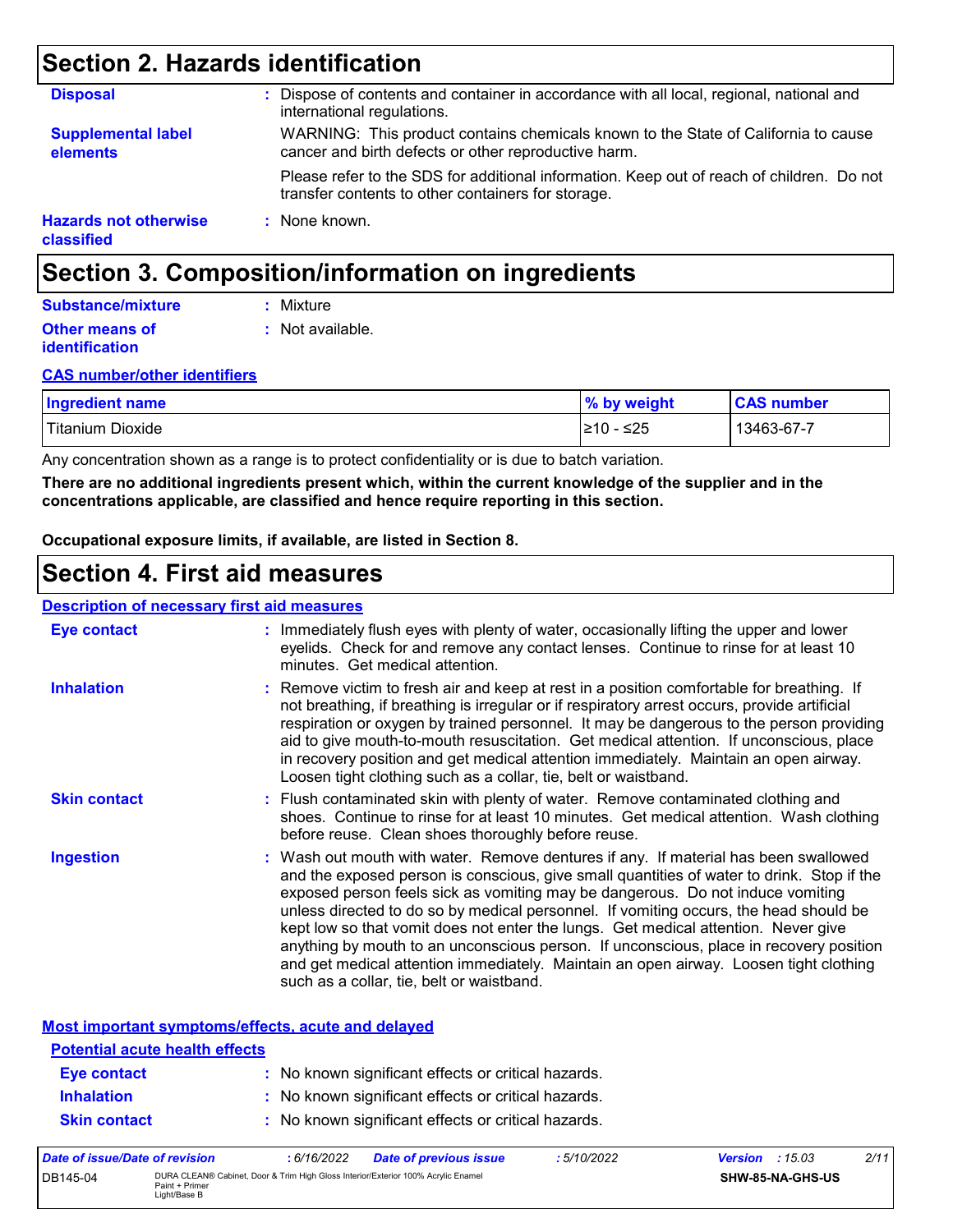## **Section 4. First aid measures**

| <b>Ingestion</b>                    | : No known significant effects or critical hazards.                                                                                                                           |  |
|-------------------------------------|-------------------------------------------------------------------------------------------------------------------------------------------------------------------------------|--|
| <b>Over-exposure signs/symptoms</b> |                                                                                                                                                                               |  |
| Eye contact                         | : No specific data.                                                                                                                                                           |  |
| <b>Inhalation</b>                   | : No specific data.                                                                                                                                                           |  |
| <b>Skin contact</b>                 | : No specific data.                                                                                                                                                           |  |
| <b>Ingestion</b>                    | $:$ No specific data.                                                                                                                                                         |  |
|                                     | Indication of immediate medical attention and special treatment needed, if necessary                                                                                          |  |
| <b>Notes to physician</b>           | : Treat symptomatically. Contact poison treatment specialist immediately if large<br>quantities have been ingested or inhaled.                                                |  |
| <b>Specific treatments</b>          | : No specific treatment.                                                                                                                                                      |  |
| <b>Protection of first-aiders</b>   | : No action shall be taken involving any personal risk or without suitable training. It may<br>be dangerous to the person providing aid to give mouth-to-mouth resuscitation. |  |

#### **See toxicological information (Section 11)**

## **Section 5. Fire-fighting measures**

| <b>Extinguishing media</b>                               |                                                                                                                                                                                                     |
|----------------------------------------------------------|-----------------------------------------------------------------------------------------------------------------------------------------------------------------------------------------------------|
| <b>Suitable extinguishing</b><br>media                   | : Use an extinguishing agent suitable for the surrounding fire.                                                                                                                                     |
| <b>Unsuitable extinguishing</b><br>media                 | $:$ None known.                                                                                                                                                                                     |
| <b>Specific hazards arising</b><br>from the chemical     | : In a fire or if heated, a pressure increase will occur and the container may burst.                                                                                                               |
| <b>Hazardous thermal</b><br>decomposition products       | Decomposition products may include the following materials:<br>metal oxide/oxides                                                                                                                   |
| <b>Special protective actions</b><br>for fire-fighters   | : Promptly isolate the scene by removing all persons from the vicinity of the incident if<br>there is a fire. No action shall be taken involving any personal risk or without suitable<br>training. |
| <b>Special protective</b><br>equipment for fire-fighters | Fire-fighters should wear appropriate protective equipment and self-contained breathing<br>apparatus (SCBA) with a full face-piece operated in positive pressure mode.                              |

## **Section 6. Accidental release measures**

|                                  | Personal precautions, protective equipment and emergency procedures                                                                                                                                                                                                                                                                                                                                              |
|----------------------------------|------------------------------------------------------------------------------------------------------------------------------------------------------------------------------------------------------------------------------------------------------------------------------------------------------------------------------------------------------------------------------------------------------------------|
| For non-emergency<br>personnel   | : No action shall be taken involving any personal risk or without suitable training.<br>Evacuate surrounding areas. Keep unnecessary and unprotected personnel from<br>entering. Do not touch or walk through spilled material. Avoid breathing vapor or mist.<br>Provide adequate ventilation. Wear appropriate respirator when ventilation is<br>inadequate. Put on appropriate personal protective equipment. |
|                                  | For emergency responders : If specialized clothing is required to deal with the spillage, take note of any information in<br>Section 8 on suitable and unsuitable materials. See also the information in "For non-<br>emergency personnel".                                                                                                                                                                      |
| <b>Environmental precautions</b> | : Avoid dispersal of spilled material and runoff and contact with soil, waterways, drains<br>and sewers. Inform the relevant authorities if the product has caused environmental<br>pollution (sewers, waterways, soil or air).                                                                                                                                                                                  |

#### **Methods and materials for containment and cleaning up**

| Date of issue/Date of revision |                                                                                                                     | 6/16/2022 | <b>Date of previous issue</b> | 5/10/2022 | <b>Version</b> : $15.03$ |  | 3/11 |
|--------------------------------|---------------------------------------------------------------------------------------------------------------------|-----------|-------------------------------|-----------|--------------------------|--|------|
| DB145-04                       | DURA CLEAN® Cabinet, Door & Trim High Gloss Interior/Exterior 100% Acrylic Enamel<br>Paint + Primer<br>Light/Base B |           |                               |           | <b>SHW-85-NA-GHS-US</b>  |  |      |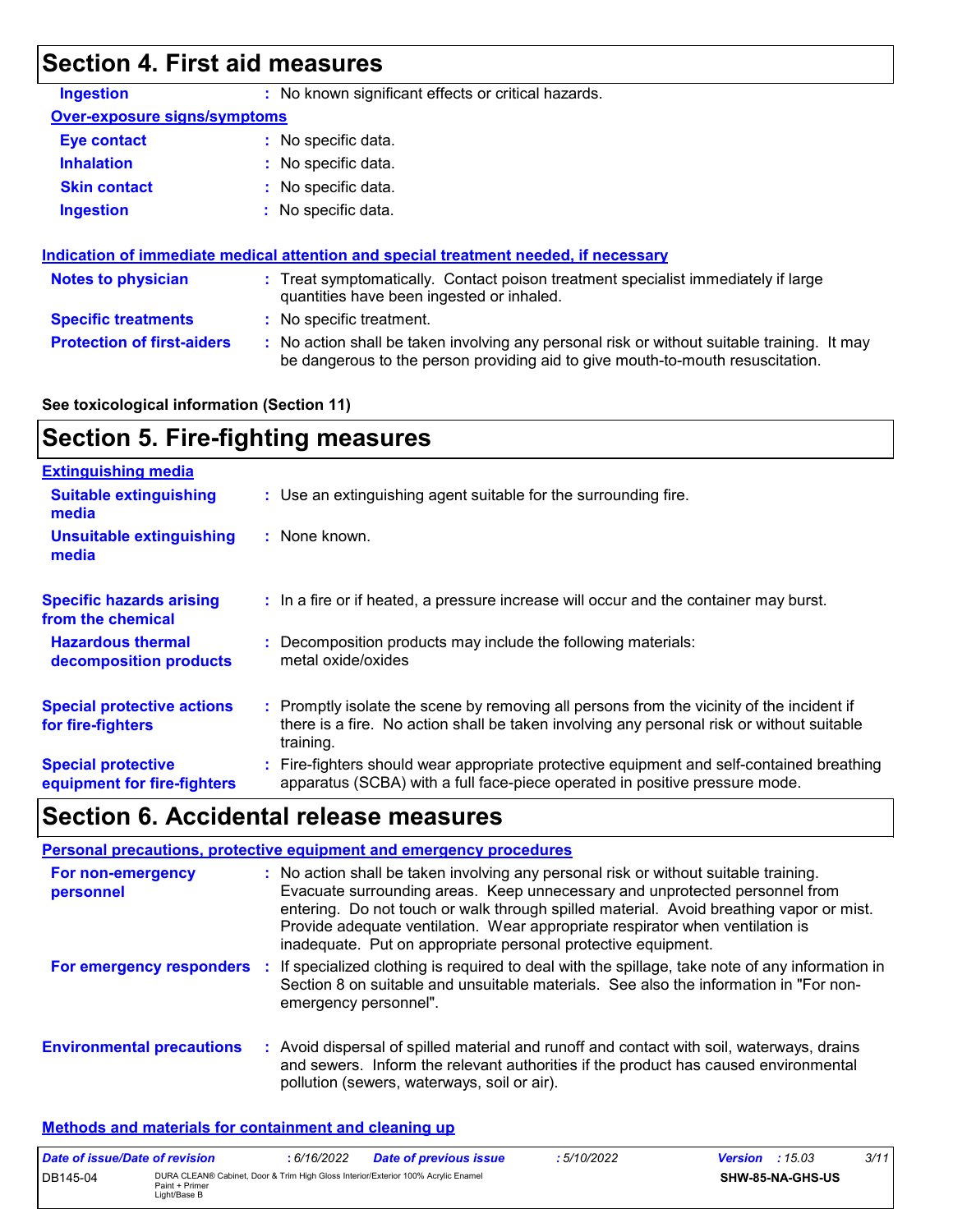## **Section 6. Accidental release measures**

| <b>Small spill</b> | : Stop leak if without risk. Move containers from spill area. Dilute with water and mop up<br>if water-soluble. Alternatively, or if water-insoluble, absorb with an inert dry material and<br>place in an appropriate waste disposal container. Dispose of via a licensed waste<br>disposal contractor.                                                                                                                                                                                                                                                                                                                                                                                                     |
|--------------------|--------------------------------------------------------------------------------------------------------------------------------------------------------------------------------------------------------------------------------------------------------------------------------------------------------------------------------------------------------------------------------------------------------------------------------------------------------------------------------------------------------------------------------------------------------------------------------------------------------------------------------------------------------------------------------------------------------------|
| <b>Large spill</b> | : Stop leak if without risk. Move containers from spill area. Approach release from<br>upwind. Prevent entry into sewers, water courses, basements or confined areas. Wash<br>spillages into an effluent treatment plant or proceed as follows. Contain and collect<br>spillage with non-combustible, absorbent material e.g. sand, earth, vermiculite or<br>diatomaceous earth and place in container for disposal according to local regulations<br>(see Section 13). Dispose of via a licensed waste disposal contractor. Contaminated<br>absorbent material may pose the same hazard as the spilled product. Note: see<br>Section 1 for emergency contact information and Section 13 for waste disposal. |

## **Section 7. Handling and storage**

#### **Precautions for safe handling**

| <b>Protective measures</b>                                                       | : Put on appropriate personal protective equipment (see Section 8). Avoid exposure -<br>obtain special instructions before use. Do not handle until all safety precautions have<br>been read and understood. Do not get in eyes or on skin or clothing. Do not ingest.<br>Avoid breathing vapor or mist. If during normal use the material presents a respiratory<br>hazard, use only with adequate ventilation or wear appropriate respirator. Keep in the<br>original container or an approved alternative made from a compatible material, kept<br>tightly closed when not in use. Empty containers retain product residue and can be<br>hazardous. Do not reuse container. |
|----------------------------------------------------------------------------------|--------------------------------------------------------------------------------------------------------------------------------------------------------------------------------------------------------------------------------------------------------------------------------------------------------------------------------------------------------------------------------------------------------------------------------------------------------------------------------------------------------------------------------------------------------------------------------------------------------------------------------------------------------------------------------|
| <b>Advice on general</b><br>occupational hygiene                                 | : Eating, drinking and smoking should be prohibited in areas where this material is<br>handled, stored and processed. Workers should wash hands and face before eating,<br>drinking and smoking. Remove contaminated clothing and protective equipment before<br>entering eating areas. See also Section 8 for additional information on hygiene<br>measures.                                                                                                                                                                                                                                                                                                                  |
| <b>Conditions for safe storage,</b><br>including any<br><b>incompatibilities</b> | Store in accordance with local regulations. Store in original container protected from<br>direct sunlight in a dry, cool and well-ventilated area, away from incompatible materials<br>(see Section 10) and food and drink. Store locked up. Keep container tightly closed<br>and sealed until ready for use. Containers that have been opened must be carefully<br>resealed and kept upright to prevent leakage. Do not store in unlabeled containers.<br>Use appropriate containment to avoid environmental contamination. See Section 10 for<br>incompatible materials before handling or use.                                                                              |

## **Section 8. Exposure controls/personal protection**

#### **Control parameters**

#### **Occupational exposure limits (OSHA United States)**

| Ingredient name  | CAS#       | <b>Exposure limits</b>                                                                                                                                               |
|------------------|------------|----------------------------------------------------------------------------------------------------------------------------------------------------------------------|
| Titanium Dioxide | 13463-67-7 | ACGIH TLV (United States, 1/2021).<br>TWA: 10 mg/m <sup>3</sup> 8 hours.<br>OSHA PEL (United States, 5/2018).<br>TWA: 15 mg/m <sup>3</sup> 8 hours. Form: Total dust |

**Occupational exposure limits (Canada)**

| Date of issue/Date of revision |                                                                                                                     | : 6/16/2022 | <b>Date of previous issue</b> | : 5/10/2022 | <b>Version</b> : $15.03$ |                  | 4/11 |
|--------------------------------|---------------------------------------------------------------------------------------------------------------------|-------------|-------------------------------|-------------|--------------------------|------------------|------|
| DB145-04                       | DURA CLEAN® Cabinet, Door & Trim High Gloss Interior/Exterior 100% Acrylic Enamel<br>Paint + Primer<br>Light/Base B |             |                               |             |                          | SHW-85-NA-GHS-US |      |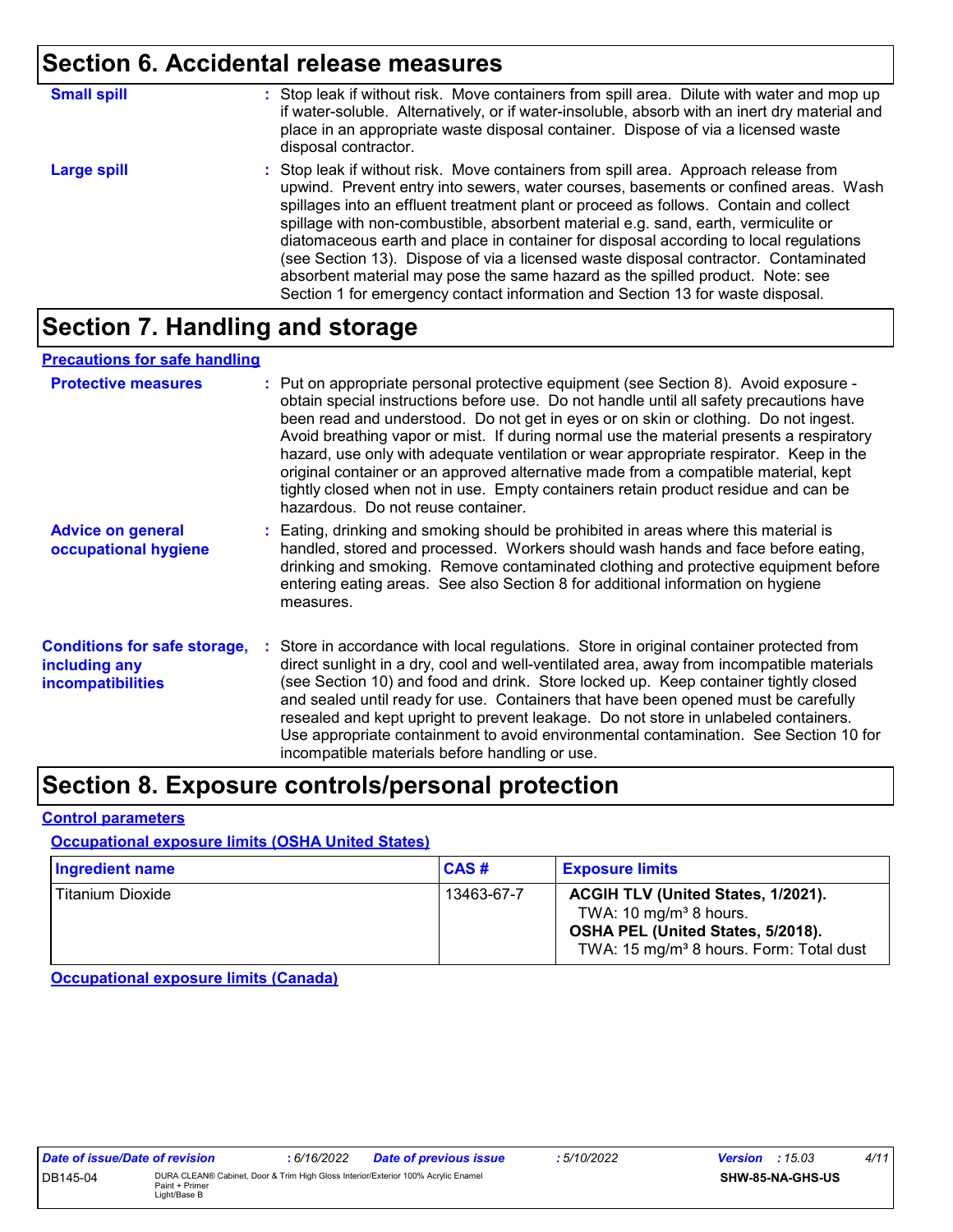## **Section 8. Exposure controls/personal protection**

| Ingredient name  | CAS#       | <b>Exposure limits</b>                                                                                                                                                                                                                                                                                                                                                                                                                                                                                                                                                                                       |
|------------------|------------|--------------------------------------------------------------------------------------------------------------------------------------------------------------------------------------------------------------------------------------------------------------------------------------------------------------------------------------------------------------------------------------------------------------------------------------------------------------------------------------------------------------------------------------------------------------------------------------------------------------|
| Titanium dioxide | 13463-67-7 | <b>CA British Columbia Provincial (Canada,</b><br>$6/2021$ ).<br>TWA: 10 mg/m <sup>3</sup> 8 hours. Form: Total dust<br>TWA: 3 mg/m <sup>3</sup> 8 hours. Form: respirable<br>fraction<br>CA Quebec Provincial (Canada, 6/2021).<br>TWAEV: 10 mg/m <sup>3</sup> 8 hours. Form: Total dust.<br>CA Alberta Provincial (Canada, 6/2018).<br>8 hrs OEL: 10 mg/m <sup>3</sup> 8 hours.<br>CA Ontario Provincial (Canada, 6/2019).<br>TWA: 10 mg/m <sup>3</sup> 8 hours.<br><b>CA Saskatchewan Provincial (Canada,</b><br>7/2013).<br>STEL: 20 mg/m <sup>3</sup> 15 minutes.<br>TWA: 10 mg/m <sup>3</sup> 8 hours. |

#### **Occupational exposure limits (Mexico)**

|       | CAS# | <b>Exposure limits</b> |
|-------|------|------------------------|
| None. |      |                        |

| <b>Appropriate engineering</b><br><b>controls</b> |   | If user operations generate dust, fumes, gas, vapor or mist, use process enclosures,<br>local exhaust ventilation or other engineering controls to keep worker exposure to<br>airborne contaminants below any recommended or statutory limits.                                                                                                                                                                                                                                                                                                                                                                       |
|---------------------------------------------------|---|----------------------------------------------------------------------------------------------------------------------------------------------------------------------------------------------------------------------------------------------------------------------------------------------------------------------------------------------------------------------------------------------------------------------------------------------------------------------------------------------------------------------------------------------------------------------------------------------------------------------|
| <b>Environmental exposure</b><br>controls         |   | Emissions from ventilation or work process equipment should be checked to ensure<br>they comply with the requirements of environmental protection legislation. In some<br>cases, fume scrubbers, filters or engineering modifications to the process equipment<br>will be necessary to reduce emissions to acceptable levels.                                                                                                                                                                                                                                                                                        |
| <b>Individual protection measures</b>             |   |                                                                                                                                                                                                                                                                                                                                                                                                                                                                                                                                                                                                                      |
| <b>Hygiene measures</b>                           |   | Wash hands, forearms and face thoroughly after handling chemical products, before<br>eating, smoking and using the lavatory and at the end of the working period.<br>Appropriate techniques should be used to remove potentially contaminated clothing.<br>Wash contaminated clothing before reusing. Ensure that eyewash stations and safety<br>showers are close to the workstation location.                                                                                                                                                                                                                      |
| <b>Eye/face protection</b>                        |   | Safety eyewear complying with an approved standard should be used when a risk<br>assessment indicates this is necessary to avoid exposure to liquid splashes, mists,<br>gases or dusts. If contact is possible, the following protection should be worn, unless<br>the assessment indicates a higher degree of protection: safety glasses with side-<br>shields.                                                                                                                                                                                                                                                     |
| <b>Skin protection</b>                            |   |                                                                                                                                                                                                                                                                                                                                                                                                                                                                                                                                                                                                                      |
| <b>Hand protection</b>                            |   | Chemical-resistant, impervious gloves complying with an approved standard should be<br>worn at all times when handling chemical products if a risk assessment indicates this is<br>necessary. Considering the parameters specified by the glove manufacturer, check<br>during use that the gloves are still retaining their protective properties. It should be<br>noted that the time to breakthrough for any glove material may be different for different<br>glove manufacturers. In the case of mixtures, consisting of several substances, the<br>protection time of the gloves cannot be accurately estimated. |
| <b>Body protection</b>                            | ÷ | Personal protective equipment for the body should be selected based on the task being<br>performed and the risks involved and should be approved by a specialist before<br>handling this product.                                                                                                                                                                                                                                                                                                                                                                                                                    |
| <b>Other skin protection</b>                      |   | Appropriate footwear and any additional skin protection measures should be selected<br>based on the task being performed and the risks involved and should be approved by a<br>specialist before handling this product.                                                                                                                                                                                                                                                                                                                                                                                              |

| Date of issue/Date of revision |                                                                                                                     | : 6/16/2022 | <b>Date of previous issue</b> | 5/10/2022 | <b>Version</b> : $15.03$ |                         | 5/11 |
|--------------------------------|---------------------------------------------------------------------------------------------------------------------|-------------|-------------------------------|-----------|--------------------------|-------------------------|------|
| DB145-04                       | DURA CLEAN® Cabinet, Door & Trim High Gloss Interior/Exterior 100% Acrylic Enamel<br>Paint + Primer<br>Light/Base B |             |                               |           |                          | <b>SHW-85-NA-GHS-US</b> |      |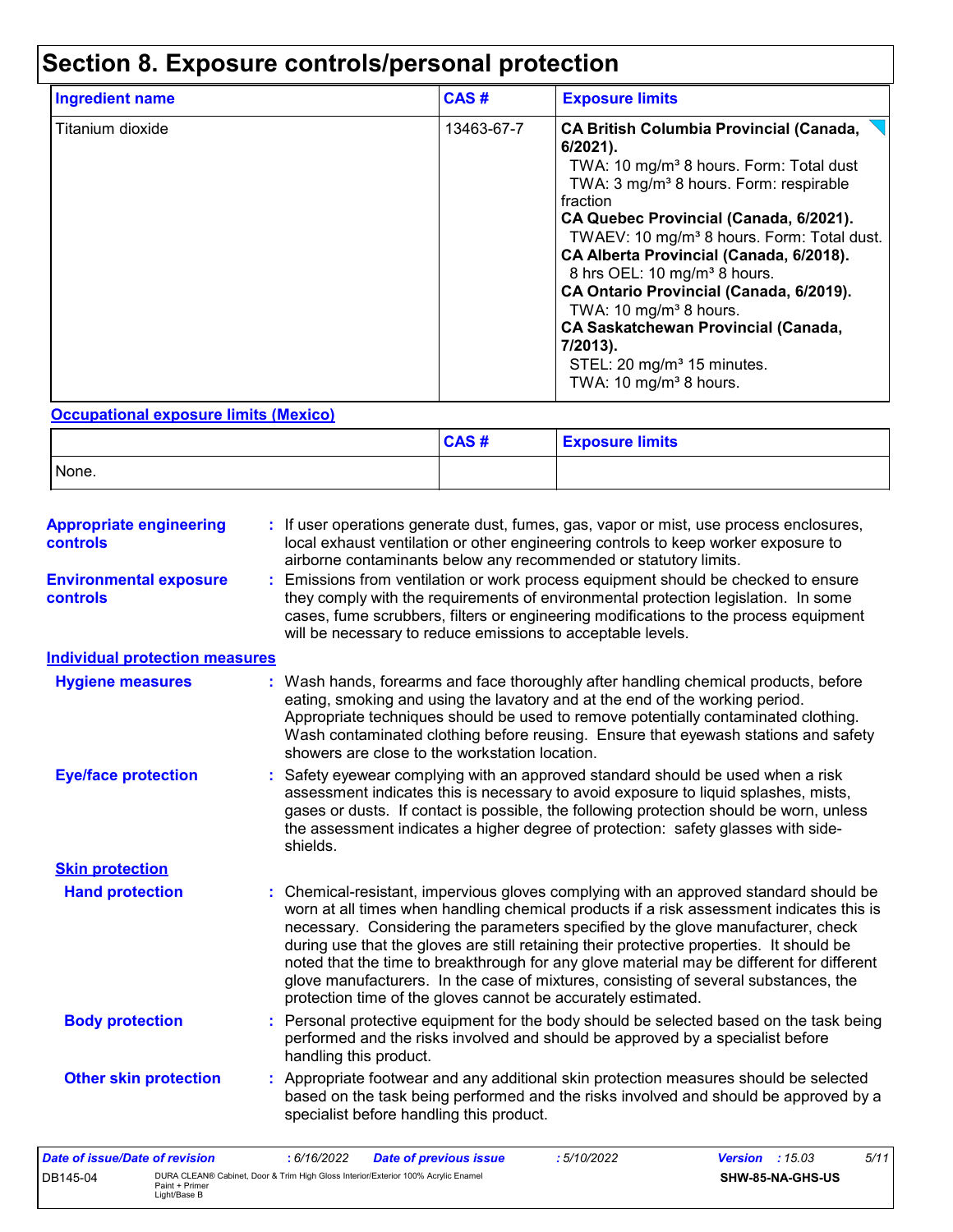### **Section 8. Exposure controls/personal protection**

#### **Respiratory protection :**

Based on the hazard and potential for exposure, select a respirator that meets the appropriate standard or certification. Respirators must be used according to a respiratory protection program to ensure proper fitting, training, and other important aspects of use.

## **Section 9. Physical and chemical properties**

The conditions of measurement of all properties are at standard temperature and pressure unless otherwise indicated.

| <b>Appearance</b>                                                 |                                                                      |
|-------------------------------------------------------------------|----------------------------------------------------------------------|
| <b>Physical state</b>                                             | $:$ Liquid.                                                          |
| <b>Color</b>                                                      | : Not available.                                                     |
| Odor                                                              | : Not available.                                                     |
| <b>Odor threshold</b>                                             | Not available.                                                       |
| рH                                                                | $\therefore$ 9                                                       |
| <b>Melting point/freezing point</b>                               | : Not available.                                                     |
| <b>Boiling point, initial boiling</b><br>point, and boiling range | : $100^{\circ}$ C (212 $^{\circ}$ F)                                 |
| <b>Flash point</b>                                                | : Closed cup: Not applicable.                                        |
| <b>Evaporation rate</b>                                           | $\therefore$ 0.09 (butyl acetate = 1)                                |
| <b>Flammability</b>                                               | $:$ Not available.                                                   |
| Lower and upper explosion<br>limit/flammability limit             | : Not available.                                                     |
| <b>Vapor pressure</b>                                             | : $2.3$ kPa (17.5 mm Hg)                                             |
| <b>Relative vapor density</b>                                     | : 1 [Air = 1]                                                        |
| <b>Relative density</b>                                           | : 1.17                                                               |
| <b>Solubility</b>                                                 | : Not available.                                                     |
| <b>Partition coefficient: n-</b><br>octanol/water                 | : Not applicable.                                                    |
| <b>Auto-ignition temperature</b>                                  | : Not available.                                                     |
| <b>Decomposition temperature</b>                                  | : Not available.                                                     |
| <b>Viscosity</b>                                                  | Kinematic (40°C (104°F)): >20.5 mm <sup>2</sup> /s (>20.5 cSt)<br>÷. |
| <b>Molecular weight</b>                                           | Not applicable.<br>÷.                                                |
| <b>Aerosol product</b>                                            |                                                                      |
| <b>Heat of combustion</b>                                         | $: 0.909$ kJ/g                                                       |

## **Section 10. Stability and reactivity**

| <b>Reactivity</b>                            | : No specific test data related to reactivity available for this product or its ingredients. |
|----------------------------------------------|----------------------------------------------------------------------------------------------|
| <b>Chemical stability</b>                    | : The product is stable.                                                                     |
| <b>Possibility of hazardous</b><br>reactions | : Under normal conditions of storage and use, hazardous reactions will not occur.            |
| <b>Conditions to avoid</b>                   | : No specific data.                                                                          |
| <b>Incompatible materials</b>                | : No specific data.                                                                          |

| Date of issue/Date of revision                                                                                                  |  | : 6/16/2022 | <b>Date of previous issue</b> | 5/10/2022        | <b>Version</b> : $15.03$ |  | 6/11 |
|---------------------------------------------------------------------------------------------------------------------------------|--|-------------|-------------------------------|------------------|--------------------------|--|------|
| DURA CLEAN® Cabinet, Door & Trim High Gloss Interior/Exterior 100% Acrylic Enamel<br>DB145-04<br>Paint + Primer<br>Light/Base B |  |             |                               | SHW-85-NA-GHS-US |                          |  |      |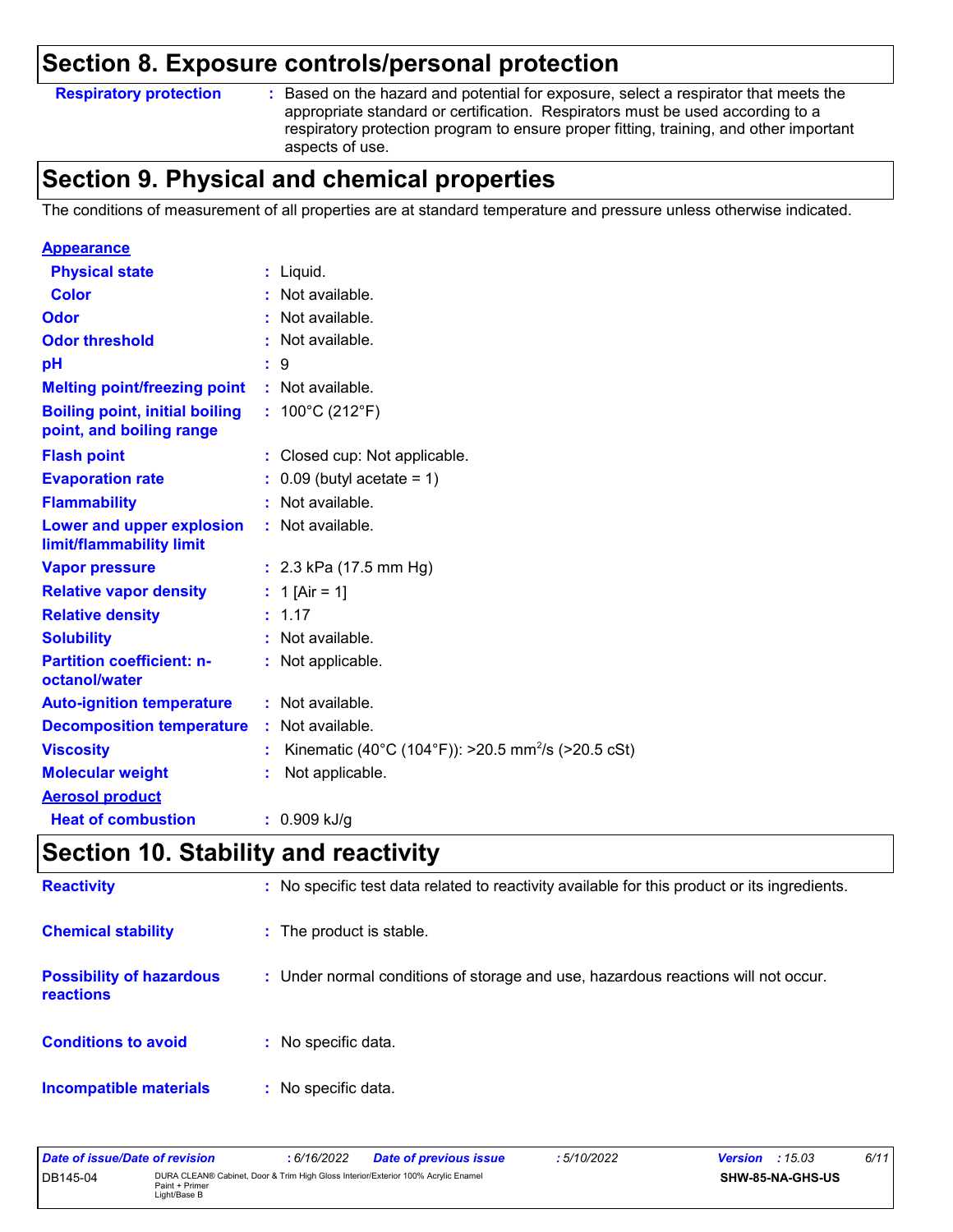## **Section 10. Stability and reactivity**

**Hazardous decomposition products** Under normal conditions of storage and use, hazardous decomposition products should **:** not be produced.

## **Section 11. Toxicological information**

#### **Information on toxicological effects**

**Acute toxicity**

Not available.

#### **Irritation/Corrosion**

| <b>Product/ingredient name</b> | <b>Result</b>        | <b>Species</b> | <b>Score</b> | <b>Exposure</b> | <b>Observation</b> |
|--------------------------------|----------------------|----------------|--------------|-----------------|--------------------|
| Titanium Dioxide               | Skin - Mild irritant | Human          |              | 72 hours 300    |                    |
|                                |                      |                |              | lug.            |                    |

#### **Sensitization**

Not available.

#### **Mutagenicity**

Not available.

#### **Carcinogenicity**

Not available.

#### **Classification**

| <b>Product/ingredient name</b> | <b>OSHA</b> | <b>IARC</b> | <b>NTP</b> |
|--------------------------------|-------------|-------------|------------|
| <b>Titanium Dioxide</b>        |             | 2Β          |            |

#### **Reproductive toxicity**

Not available.

#### **Teratogenicity**

Not available.

#### **Specific target organ toxicity (single exposure)**

Not available.

#### **Specific target organ toxicity (repeated exposure)**

Not available.

#### **Aspiration hazard**

Not available.

#### **Information on the likely routes of exposure :** Not available.

#### **Potential acute health effects**

| Eye contact         | : No known significant effects or critical hazards. |
|---------------------|-----------------------------------------------------|
| <b>Inhalation</b>   | : No known significant effects or critical hazards. |
| <b>Skin contact</b> | : No known significant effects or critical hazards. |
| <b>Ingestion</b>    | : No known significant effects or critical hazards. |

| <u>Symptoms related to the physical, chemical and toxicological characteristics</u> |  |                     |  |  |
|-------------------------------------------------------------------------------------|--|---------------------|--|--|
| Eye contact                                                                         |  | : No specific data. |  |  |
| <b>Inhalation</b>                                                                   |  | : No specific data. |  |  |

| Date of issue/Date of revision |                                                                                                                     | : 6/16/2022 | <b>Date of previous issue</b> | : 5/10/2022 | <b>Version</b> : $15.03$ |                         | 7/11 |
|--------------------------------|---------------------------------------------------------------------------------------------------------------------|-------------|-------------------------------|-------------|--------------------------|-------------------------|------|
| DB145-04                       | DURA CLEAN® Cabinet, Door & Trim High Gloss Interior/Exterior 100% Acrylic Enamel<br>Paint + Primer<br>Light/Base B |             |                               |             |                          | <b>SHW-85-NA-GHS-US</b> |      |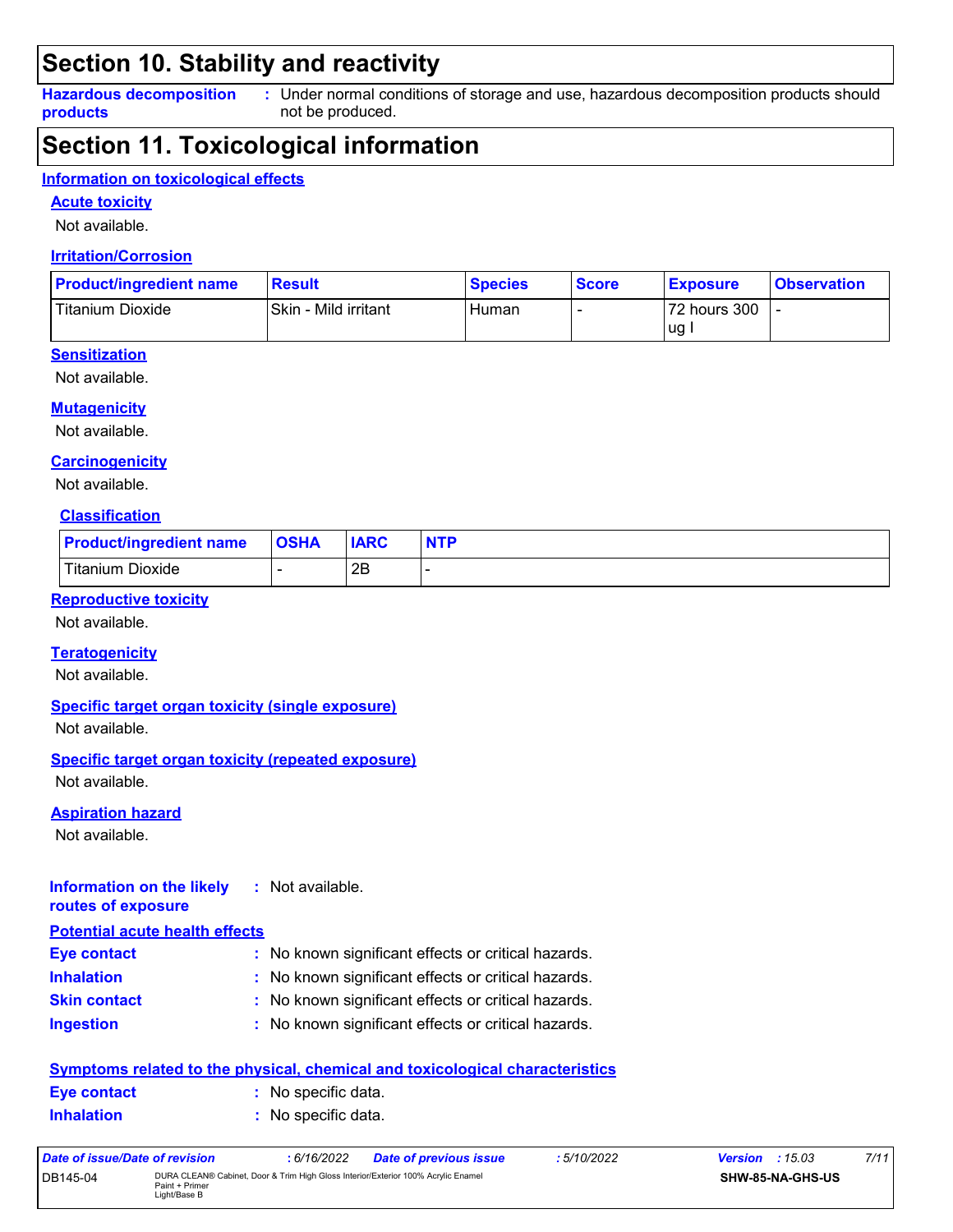## **Section 11. Toxicological information**

| <b>Skin contact</b>                               | : No specific data.                                                                         |  |  |  |
|---------------------------------------------------|---------------------------------------------------------------------------------------------|--|--|--|
| <b>Ingestion</b>                                  | : No specific data.                                                                         |  |  |  |
|                                                   | Delayed and immediate effects and also chronic effects from short and long term exposure    |  |  |  |
| <b>Short term exposure</b>                        |                                                                                             |  |  |  |
| <b>Potential immediate</b><br>effects             | $:$ Not available.                                                                          |  |  |  |
| <b>Potential delayed effects</b>                  | : Not available.                                                                            |  |  |  |
| <b>Long term exposure</b>                         |                                                                                             |  |  |  |
| <b>Potential immediate</b><br>effects             | : Not available.                                                                            |  |  |  |
| <b>Potential delayed effects : Not available.</b> |                                                                                             |  |  |  |
| <b>Potential chronic health effects</b>           |                                                                                             |  |  |  |
| Not available.                                    |                                                                                             |  |  |  |
| <b>General</b>                                    | : No known significant effects or critical hazards.                                         |  |  |  |
| <b>Carcinogenicity</b>                            | : Suspected of causing cancer. Risk of cancer depends on duration and level of<br>exposure. |  |  |  |
| <b>Mutagenicity</b>                               | : No known significant effects or critical hazards.                                         |  |  |  |
| <b>Teratogenicity</b>                             | : No known significant effects or critical hazards.                                         |  |  |  |
| <b>Developmental effects</b>                      | : No known significant effects or critical hazards.                                         |  |  |  |
| <b>Fertility effects</b>                          | : No known significant effects or critical hazards.                                         |  |  |  |

**Numerical measures of toxicity** Not available. **Acute toxicity estimates**

## **Section 12. Ecological information**

DB145-04 DURA CLEAN® Cabinet, Door & Trim High Gloss Interior/Exterior 100% Acrylic Enamel

Paint + Primer<br>Light/Base B

| <b>Product/ingredient name</b>                          | <b>Result</b>                                       | <b>Species</b>                        | <b>Exposure</b> |
|---------------------------------------------------------|-----------------------------------------------------|---------------------------------------|-----------------|
| <b>Titanium Dioxide</b>                                 | Acute LC50 >1000000 µg/l Marine water               | Fish - Fundulus heteroclitus          | 96 hours        |
| <b>Persistence and degradability</b>                    |                                                     |                                       |                 |
| Not available.                                          |                                                     |                                       |                 |
| <b>Bioaccumulative potential</b>                        |                                                     |                                       |                 |
| Not available.                                          |                                                     |                                       |                 |
| <b>Mobility in soil</b>                                 |                                                     |                                       |                 |
| <b>Soil/water partition</b><br><b>coefficient (Koc)</b> | : Not available.                                    |                                       |                 |
| <b>Other adverse effects</b>                            | : No known significant effects or critical hazards. |                                       |                 |
| <b>Date of issue/Date of revision</b>                   | : 6/16/2022<br><b>Date of previous issue</b>        | : 5/10/2022<br><b>Version</b> : 15.03 | 8/11            |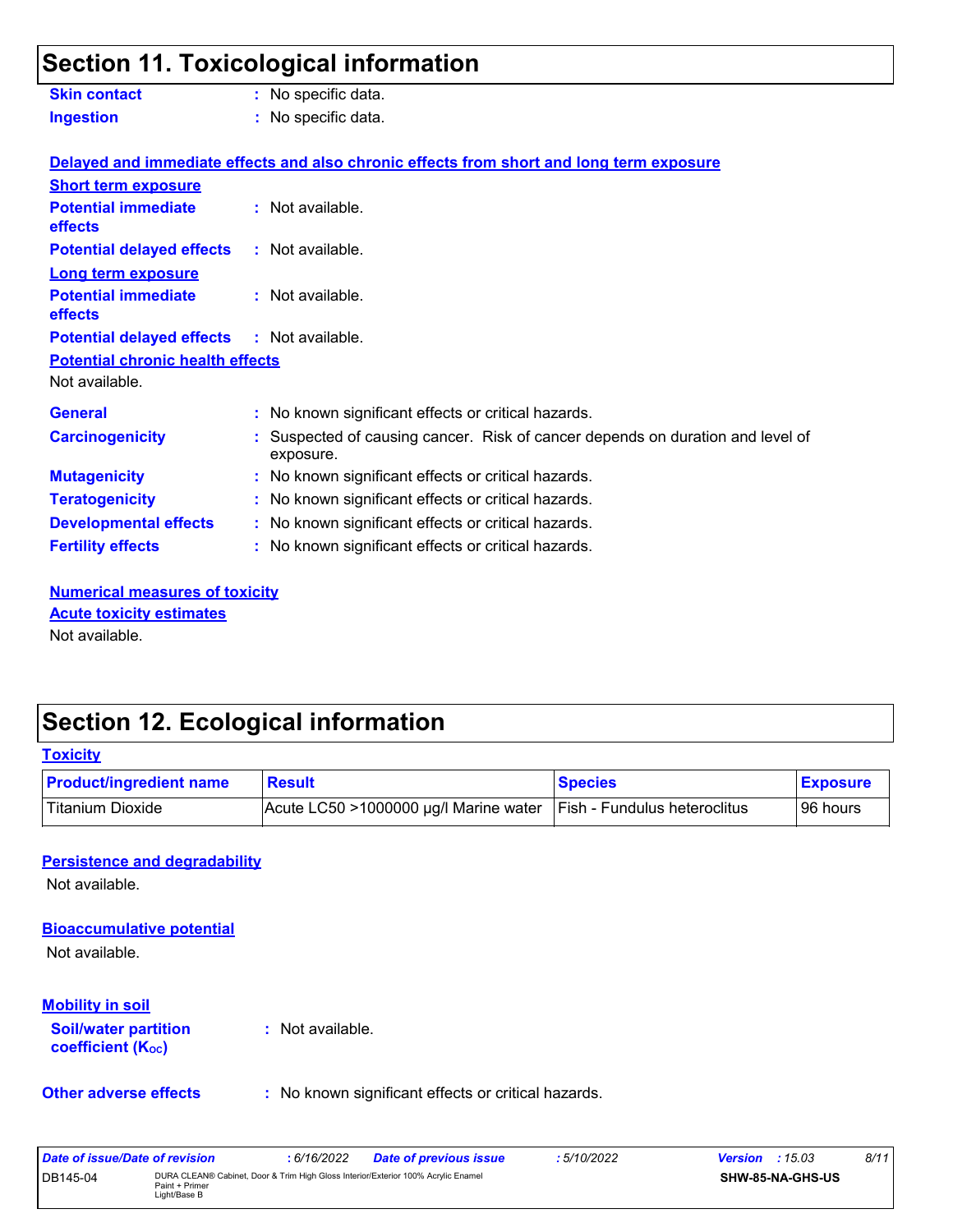## **Section 13. Disposal considerations**

#### **Disposal methods :**

The generation of waste should be avoided or minimized wherever possible. Disposal of this product, solutions and any by-products should at all times comply with the requirements of environmental protection and waste disposal legislation and any regional local authority requirements. Dispose of surplus and non-recyclable products via a licensed waste disposal contractor. Waste should not be disposed of untreated to the sewer unless fully compliant with the requirements of all authorities with jurisdiction. Waste packaging should be recycled. Incineration or landfill should only be considered when recycling is not feasible. This material and its container must be disposed of in a safe way. Care should be taken when handling emptied containers that have not been cleaned or rinsed out. Empty containers or liners may retain some product residues. Avoid dispersal of spilled material and runoff and contact with soil, waterways, drains and sewers.

## **Section 14. Transport information**

|                                                                                                   | <b>DOT</b><br><b>Classification</b> | <b>TDG</b><br><b>Classification</b>                            | <b>Mexico</b><br><b>Classification</b> | <b>IATA</b>                                                                                                                                                                                                                                                                                                                                                                                                                                                                                                                                                                                                       | <b>IMDG</b>    |
|---------------------------------------------------------------------------------------------------|-------------------------------------|----------------------------------------------------------------|----------------------------------------|-------------------------------------------------------------------------------------------------------------------------------------------------------------------------------------------------------------------------------------------------------------------------------------------------------------------------------------------------------------------------------------------------------------------------------------------------------------------------------------------------------------------------------------------------------------------------------------------------------------------|----------------|
| <b>UN number</b>                                                                                  | Not regulated.                      | Not regulated.                                                 | Not regulated.                         | Not regulated.                                                                                                                                                                                                                                                                                                                                                                                                                                                                                                                                                                                                    | Not regulated. |
| <b>UN proper</b><br>shipping name                                                                 |                                     |                                                                |                                        |                                                                                                                                                                                                                                                                                                                                                                                                                                                                                                                                                                                                                   |                |
| <b>Transport</b><br>hazard class(es)                                                              |                                     |                                                                |                                        |                                                                                                                                                                                                                                                                                                                                                                                                                                                                                                                                                                                                                   |                |
| <b>Packing group</b>                                                                              | $\frac{1}{2}$                       | $\overline{\phantom{a}}$                                       |                                        |                                                                                                                                                                                                                                                                                                                                                                                                                                                                                                                                                                                                                   |                |
| <b>Environmental</b><br>hazards                                                                   | No.                                 | No.                                                            | No.                                    | No.                                                                                                                                                                                                                                                                                                                                                                                                                                                                                                                                                                                                               | No.            |
| <b>Additional</b><br><b>information</b>                                                           |                                     |                                                                |                                        |                                                                                                                                                                                                                                                                                                                                                                                                                                                                                                                                                                                                                   |                |
| <b>Special precautions for user :</b><br><b>Transport in bulk according</b><br>to IMO instruments | Not available.                      | substances and on all actions in case of emergency situations. |                                        | Multi-modal shipping descriptions are provided for informational purposes and do not<br>consider container sizes. The presence of a shipping description for a particular<br>mode of transport (sea, air, etc.), does not indicate that the product is packaged<br>suitably for that mode of transport. All packaging must be reviewed for suitability<br>prior to shipment, and compliance with the applicable regulations is the sole<br>responsibility of the person offering the product for transport. People loading and<br>unloading dangerous goods must be trained on all of the risks deriving from the |                |

**Proper shipping name :**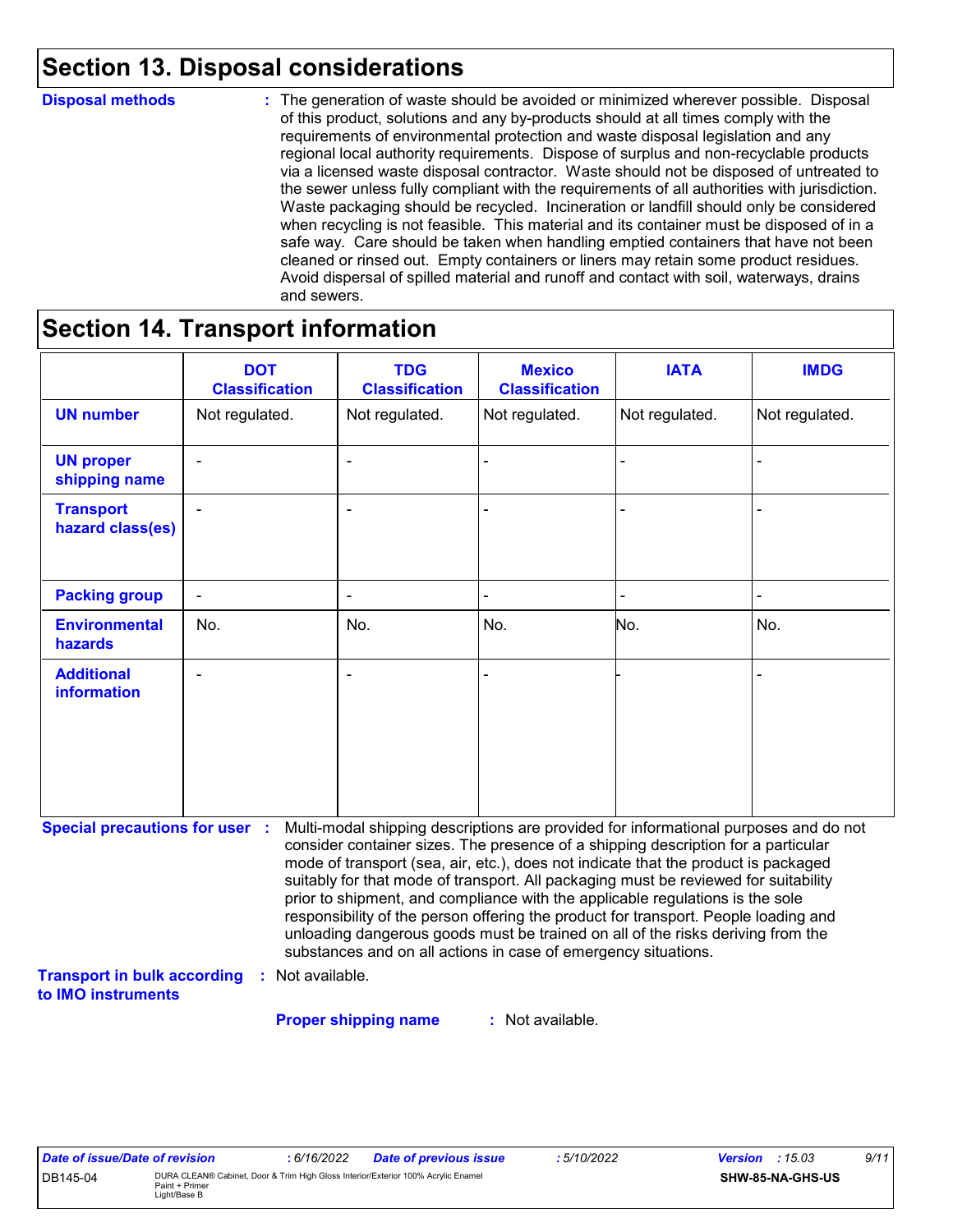## **Section 15. Regulatory information**

**TSCA 5(a)2 proposed significant new use rules**: 2-Methyl-4-isothiazolin-3-one; 5-Chloro-2-methylisothiazolinone

#### **SARA 313**

SARA 313 (40 CFR 372.45) supplier notification can be found on the Environmental Data Sheet.

#### **California Prop. 65**

WARNING: This product contains chemicals known to the State of California to cause cancer and birth defects or other reproductive harm.

#### **International regulations**

| <b>International lists</b> | : Australia inventory (AIIC): Not determined.                |
|----------------------------|--------------------------------------------------------------|
|                            | China inventory (IECSC): Not determined.                     |
|                            | Japan inventory (CSCL): Not determined.                      |
|                            | Japan inventory (ISHL): Not determined.                      |
|                            | Korea inventory (KECI): Not determined.                      |
|                            | New Zealand Inventory of Chemicals (NZIoC): Not determined.  |
|                            | Philippines inventory (PICCS): Not determined.               |
|                            | Taiwan Chemical Substances Inventory (TCSI): Not determined. |
|                            | Thailand inventory: Not determined.                          |
|                            | Turkey inventory: Not determined.                            |
|                            | Vietnam inventory: Not determined.                           |

### **Section 16. Other information**

**Hazardous Material Information System (U.S.A.)**



**The customer is responsible for determining the PPE code for this material. For more information on HMIS® Personal Protective Equipment (PPE) codes, consult the HMIS® Implementation Manual.**

**Caution: HMIS® ratings are based on a 0-4 rating scale, with 0 representing minimal hazards or risks, and 4 representing significant hazards or risks. Although HMIS® ratings and the associated label are not required on SDSs or products leaving a facility under 29 CFR 1910.1200, the preparer may choose to provide them. HMIS® ratings are to be used with a fully implemented HMIS® program. HMIS® is a registered trademark and service mark of the American Coatings Association, Inc.**

**Procedure used to derive the classification**

| <b>Classification</b>               |             | <b>Justification</b> |
|-------------------------------------|-------------|----------------------|
| <b>CARCINOGENICITY - Category 2</b> |             | Calculation method   |
| <b>History</b>                      |             |                      |
| Date of printing                    | : 6/16/2022 |                      |
| Date of issue/Date of<br>revision   | : 6/16/2022 |                      |
| Date of previous issue              | 5/10/2022   |                      |

**Version :** 15.03

| Date of issue/Date of revision |                                | : 6/16/2022 | <b>Date of previous issue</b>                                                     | : 5/10/2022 | <b>Version</b> : $15.03$ | 10/11 |
|--------------------------------|--------------------------------|-------------|-----------------------------------------------------------------------------------|-------------|--------------------------|-------|
| DB145-04                       | Paint + Primer<br>_ight/Base B |             | DURA CLEAN® Cabinet, Door & Trim High Gloss Interior/Exterior 100% Acrylic Enamel |             | SHW-85-NA-GHS-US         |       |